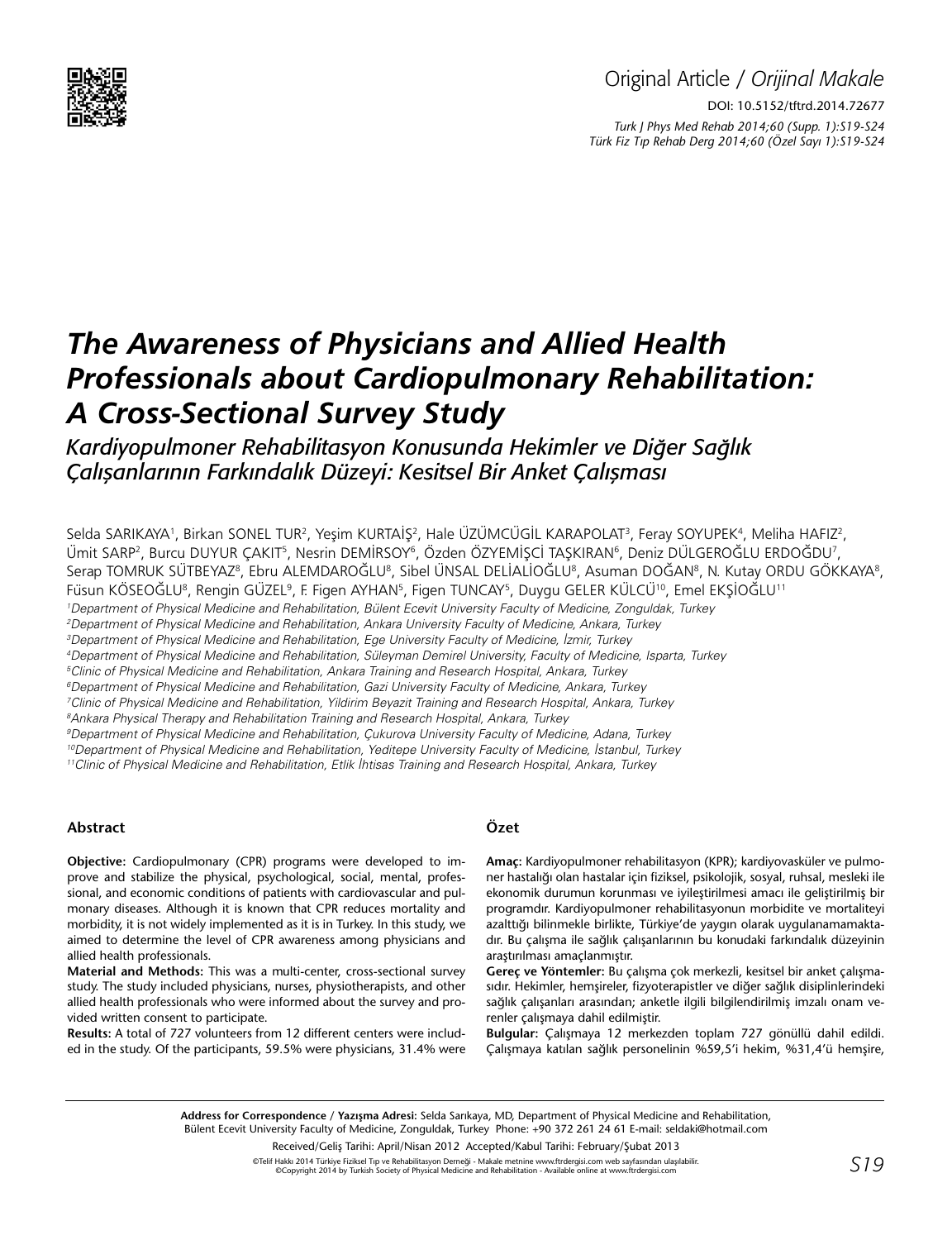nurses, 5.9% were physiotherapists, and 3.2% were other allied health professionals; 79.3% participants answered the question on if they have had any idea about CPR. Participants indicated that patients should be referred to cardiac pulmonary rehabilitation after a coronary artery bypass (83.8%), chronic obstructive pulmonary disease (83.2%), and cardiac valve surgery (38.9%). Only 40.1% of the survey participants provided information about CPR to patients, while 20.5% did not provide any information about CPR.

**Conclusion:** This survey study determined that in centers where CPR could be implemented, health professionals have knowledge about CPR. If the study were conducted nationwide, the level of awareness might be even lower. Although it is an idea of CPR, the level of knowledge for this issue is not adequate. As the number of the CPR centers will increase, the knowledge of doctors and allied health professionals will advance.

**Key Words:** Cardiac rehabilitation, pulmonary rehabilitation, awareness, knowledge, health professional

%5,9'u fizyoterapist ve %3,2'si diğer sağlık disiplinlerindendi. Ankete katılanlardan %79,3'ü KPR hakkında fikri olduğunu belirtti. Kardiyopulmoner rehabilitasyon uygulanabilecek hastalıkların başında koroner arter baypas sonrası (%83,8) ve kronik obstrüktif akciğer hastalığı (%83,2) gelirken; en az uygulanan hastalık ise kalp kapak cerrahisi (%38,9) olmuştur. Ankete katılanların çalıştığı birimde hastalarına KPR konusunda bilgi verme oranı %40,1, fikri olmayanların oranı ise %20,5 idi.

**Sonuç:** Kardiyopulmoner rehabilitasyon uygulamalarının yapılabildiği merkezlerde yürütülen bu anket çalışmasında, sağlık çalışanlarının KPR hakkında bilgi sahibi oldukları saptandı. Tüm ülke çapında yapılması durumunda bu düzeyin daha düşük olacağı kanısına varılmıştır. Kardiyopulmoner rehabilitasyon hakkında fikir sahibi olunmasına karşın, detaylı bilgi düzeyinin yetersiz olduğu görülmüştür. Ancak, kardiyopulmoner rehabilitasyon uygulamasının yapıldığı merkez sayısı arttıkça hekimler ve diğer sağlık çalışanlarının da bu alanda bilgileneceğini düşünmekteyiz.

**Anahtar Kelimeler:** Kardiyak rehabilitasyon, pulmoner rehabilitasyon, farkındalık, bilgi, sağlık çalışanı

## **Introduction**

Many developed countries have national health care policies and projects to provide physical, psychological, and social recovery programs for cardiopulmonary rehabilitation (CPR) patients (1-4). Studies have shown that cardiac rehabilitation is as effective as aspirin, statins, and β-blockers in decreasing mortality and morbidity rates among patients who have acute coronary syndrome (5,6). Therefore, cardiac rehabilitation has been recommended in many countries; however, it is reported that in practice, 70%-80% of patients are not able to take advantage of a cardiac rehabilitation program (7,8). Atherosclerotic cardiac disease and chronic respiratory diseases (asthma and chronic obstructive pulmonary disease) are among the top 10 most prevalent diseases in Turkey (9,10). Less than 2% of chronic obstructive pulmonary disease (COPD) patients are estimated to undergo pulmonary rehabilitation programs (11). Although the benefits of pulmonary rehabilitation have been proven for all stages of COPD, only advanced stage COPD patients are commonly referred to rehabilitation programs (12). The reasons of this low rate of taking part in CPR are multifactorial. Some of these factors are health systems, providers, programs, and patients (13). Among these factors, referral failure and lack of provider encouragement are the most common reasons. There are currently not enough data from our country regarding rehabilitation program referral rates (12). Lately, there has been an increased interest in understanding and preventing cardiac diseases in Turkey (10,14). In order to increase the amount of patients that can benefit from CPR services, it is crucial to educate and inform allied health professionals (3,4,12,15). There are not enough data about awareness of CPR in Turkey or in the world. The development of CPR may be possible with increasing knowledge about this issue.

In this study, we aimed to determine the degree of CPR awareness among physicians and allied health professionals.

#### **Material and Methods**

This was a multi-center, cross-sectional survey study that was carried out in seven university hospitals and five training and re-

search hospitals in which cardiopulmonary rehabilitation services were available at the departments of physical therapy and rehabilitation. Sample size analysis was performed to determine the volunteer number. The sample size for 0.1 effect size and 0.85 power was calculated as 721. For each hospital, physicians of different specialties (including physical medicine and rehabilitation, internal medicine, cardiology, cardiovascular surgery, pulmonary medicine, thoracic surgery, pediatrics, medical practitioner, and family medicine), nurses, physiotherapists, and other allied health professionals were informed about the study. They signed written consent forms and were asked to fill out the survey. The survey was devised by the members of the CPSG who participated in this study. These semi-structured questionnaires consisted of three parts. The first part included demographic information: age, gender, occupation, and organization of employment. The second part, filled out only by physicians, asked for information about each physician's field of specialization: specialization type, educational institution where the degree was obtained, time since the degree was obtained, patient groups treated, and treatments applied. Other allied health professionals were asked to skip the second part and referred to part three, which was filled in by all. The third part of the survey consisted of questions related to CPR: CPR training received importance of CPR, indications, types of specialists responsible for CPR, components and goals of CPR, and knowledge of CPR centers. This study was approved by the ethics committee of Ankara University, Faculty of Medicine (No:152-4791), and each participating center acquired approval from its local committee. Informed consent for this study was obtained fromall of the participants.

#### **Statistical Analysis**

Statistical analysis was performed using SPSS version 16.0 software. Descriptive statistical methods were used to analyze demographical data. Participants' answers were evaluated using frequency analysis. Incomplete responses were considered missing values during analysis. Results are shown by valid percentages (percentage of the collated answers without accounting for the whole population) unless stated otherwise.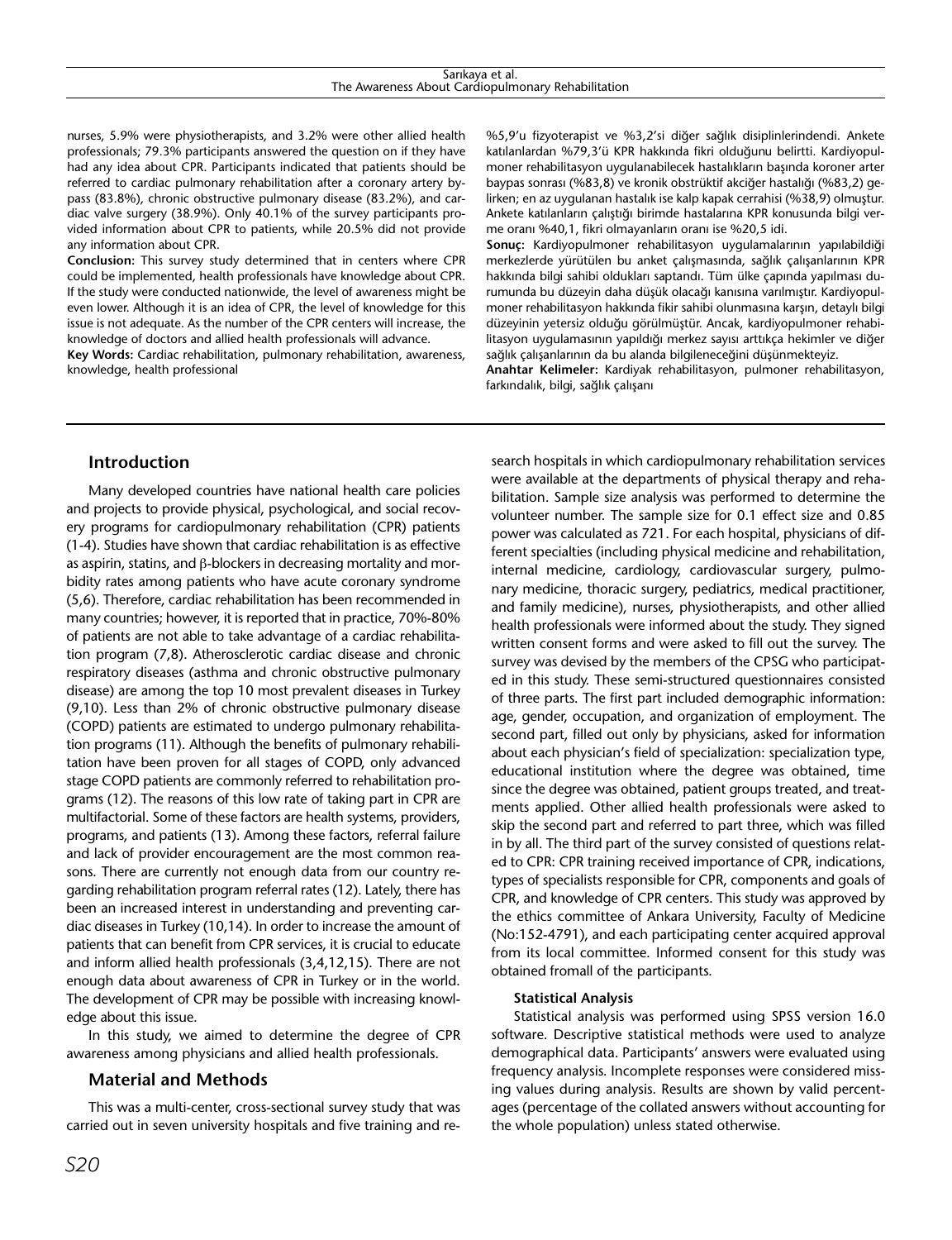# **Results**

In total, 727 volunteers from 12 centers were included in the study. The distributions of volunteers according to centers are shown in Table 1. The mean age of the participants was 33.8 years, and 68.8% was women. Among the participants, 59.5% were physicians, 31.4% were nurses, 5.9% were physiotherapists, and 3.2% were other allied health professionals. Participants were primarily employed at university hospitals (57.1%) or at training and research hospitals (34%). The physicians specialized in physical medicine and rehabilitation (38.4%), thoracic

| Table 1. The distribution of volunteers according to center |                           |  |  |  |
|-------------------------------------------------------------|---------------------------|--|--|--|
| Center number                                               | Volunteer percentages (n) |  |  |  |
| 1                                                           | 26.1 (190)                |  |  |  |
| $\overline{2}$                                              | 20.2 (147)                |  |  |  |
| 3                                                           | 9.6(70)                   |  |  |  |
| $\overline{4}$                                              | 9.6(70)                   |  |  |  |
| 5                                                           | 8.4(61)                   |  |  |  |
| 6                                                           | 7.7(56)                   |  |  |  |
| 7                                                           | 6.9(50)                   |  |  |  |
| 8                                                           | 4.4(32)                   |  |  |  |
| 9                                                           | 3.2(23)                   |  |  |  |
| 10                                                          | 2.1(15)                   |  |  |  |
| 11                                                          | 1.0(7)                    |  |  |  |
| 12                                                          | 0.8(6)                    |  |  |  |

diseases (8.8%), internal medicine (12.4%), cardiology (8.6%), cardiovascular surgery (6.6%), or other specialties (25.2%). Of the physicians, 94% administered medical treatment, 11% administered surgical treatment, 48% administered interventional treatment, and 38% administered rehabilitation. Table 2 summarizes the survey results organized by participant specialty.

Responses from the third section of the survey revealed that 79.3% of the participants were familiar with CPR. The majority of participants either received CPR training in medical school/ college (39.6%) or received specialized CPR training (33.6%). Table 3 shows the answers to the question of the necessity of CPR in the treatment of cardiac and pulmonary disease. The ratios of answers to the question of "Who can do CPR" were as follows: physicians (92%), nurses (59%), and physiotherapists (78%). Participants indicated that patients should be referred for cardiac pulmonary rehabilitation after a coronary artery bypass (83.8%), chronic obstructive pulmonary disease (83.2%), and cardiac valve surgery (38.9%). Of the survey participants, 48.2% had CPR programs or consulting services at their workplace; 20.5% did not know. The goals of CPR, as defined by survey participants, were to decrease physiological and psychological effects (90%), to ameliorate symptoms (86%), and to stop or reverse the atherosclerotic process (46%) in patients with the most common cardiopulmonary diseases. Cardiopulmonary rehabilitation team specialties were identified by participants as: cardiology (86.7%), thoracic diseases (81.6%), and physical medicine and rehabilitation (87%). However, only 41.5% of the survey participants marked psychiatry as a CPR specialty.

| Specialty (n)                              | I am aware<br>of CPR | <b>CPR</b> information is<br>provided to patients at the<br>institution where I work | At my institute,<br>patients are referred<br>to CPR related departments | I know a CPR center to<br>which I can refer<br>my patients |
|--------------------------------------------|----------------------|--------------------------------------------------------------------------------------|-------------------------------------------------------------------------|------------------------------------------------------------|
|                                            | (%)                  | (%)                                                                                  | (%)                                                                     | (%)                                                        |
| Internal medicine (56)                     | 76.8                 | 19.6                                                                                 | 26.8                                                                    | 33.9                                                       |
| (Cl)                                       | $(64.3 - 87.5)$      | $(10.7 - 30.4)$                                                                      | $(14.3 - 39.3)$                                                         | $(21.4 - 46.4)$                                            |
| Cardiology (39)                            | 76.9                 | 20.5                                                                                 | 15.8                                                                    | 30.8                                                       |
| (Cl)                                       | $(64.1 - 89.7)$      | $(7.7-33.3)$                                                                         | $(5.3 - 28.9)$                                                          | $(17.9 - 46.2)$                                            |
| Cardiovascular surgery (30)                | 93.3                 | 75.0                                                                                 | 67.9                                                                    | 63.3                                                       |
| (Cl)                                       | $(83.3 - 100.0)$     | $(60.7 - 89.3)$                                                                      | $(50.0 - 85.7)$                                                         | $(46.7 - 80.0)$                                            |
| Thoracic diseases (40)                     | 97.5                 | 53.8                                                                                 | 70                                                                      | 71.8                                                       |
| (Cl)                                       | $(92.5 - 100.0)$     | $(38.5 - 69.2)$                                                                      | $(55.0 - 85.0)$                                                         | $(56.4 - 84.6)$                                            |
| Pediatrics (14)                            | 71.4                 | 28.6                                                                                 | 42.9                                                                    | 42.9                                                       |
| (Cl)                                       | $(43.0 - 92.9)$      | $(7.1 - 50.0)$                                                                       | $(14.5 - 64.3)$                                                         | $(14.3 - 71.4)$                                            |
| Family medicine (19)                       | 89.5                 | 26.3                                                                                 | 42.1                                                                    | 52.6                                                       |
| (Cl)                                       | $(73.7 - 100.0)$     | $(10.5 - 47.4)$                                                                      | $(21.1 - 63.2)$                                                         | $(31.6 - 73.7)$                                            |
| Physical medicine and rehabilitation (174) | 91.9                 | 66.3                                                                                 | 74.7                                                                    | 75.9                                                       |
| (Cl)                                       | $(87.3-95.4)$        | $(58.7 - 72.7)$                                                                      | $(67.8 - 81.6)$                                                         | $(69.5 - 82.2)$                                            |
| Medical practitioner (43)                  | 63.4                 | 12.5                                                                                 | 17.5                                                                    | 23.8                                                       |
| (Cl)                                       | $(48.8 - 78.0)$      | $(2.5 - 25.0)$                                                                       | $(7.5 - 30.0)$                                                          | $(11.9 - 38.1)$                                            |

CPR: cardiopulmonary rehabilitation; CI: confidence interval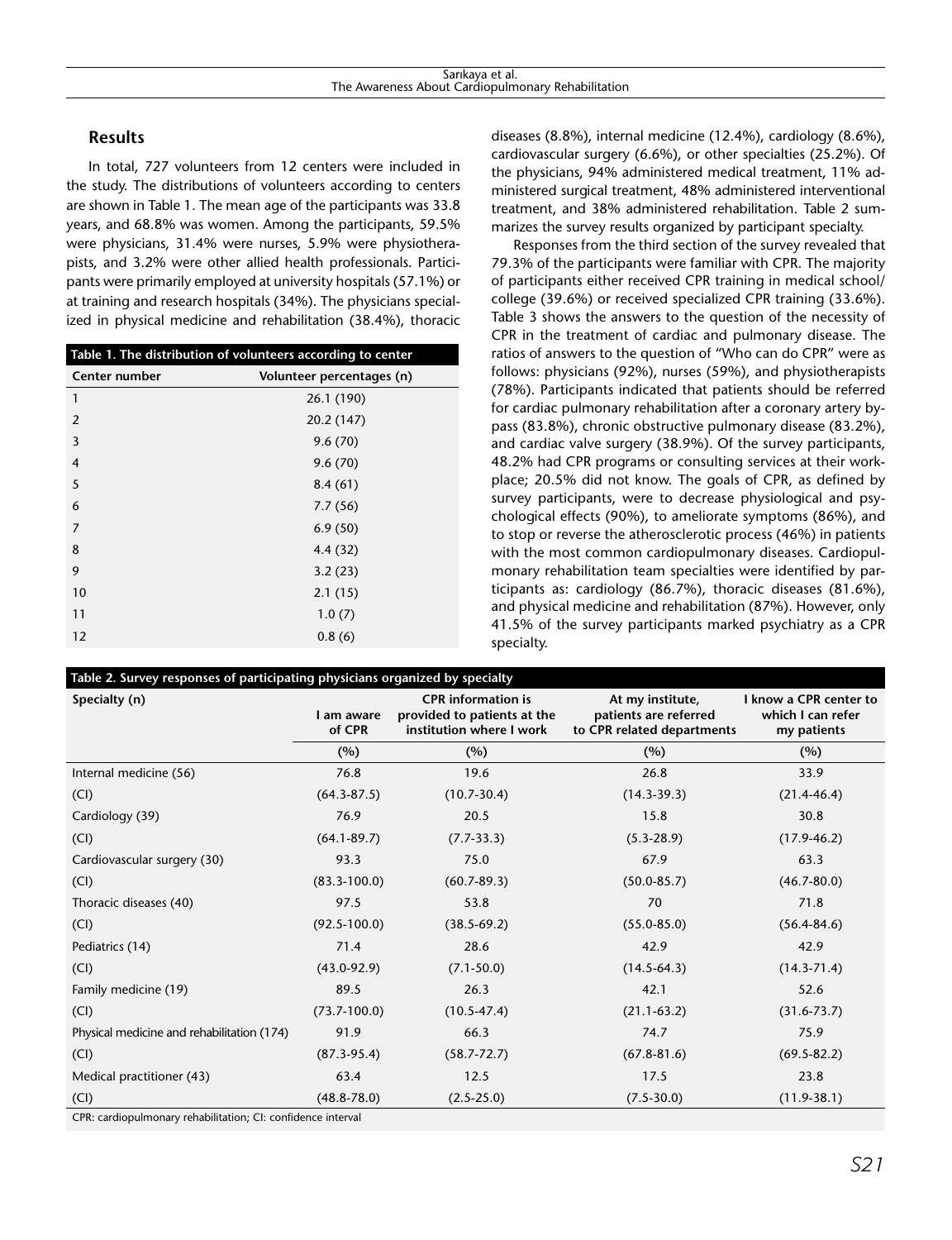The percentage of specialists who informed their patients about CPR programs in participating centers was 40.1%, while 20.5% did not provide any information. Of the specialists, 47.1% referred patients to the relevant CPR department, and 20.5% did not know about CPR referrals. Fifty-four percent of the survey participants knew a CPR center to which they could refer their patients.

Only 43.4% of the nurses attended courses related to CPR during their education. Of the nurses, 42% answered "yes" to the question, "Are there any CPR programs or consulting services at the institution in which you work?", while 30% did not know. Moreover, 35% of the nurses stated that their institution regularly informed patients about CPR, and 31.9% of the nurses indicated that they knew a CPR center to which they could refer their patients. Table 4 summarizes survey questions based on participants' health care occupations.

#### **Discussion**

The list of cardiopulmonary rehabilitation indications has been increasing. Currently, the general opinion is that all patients with these indications should be provided an opportunity

| Table 3. Responses concerning the necessity of the cardiopulmonary<br>rehabilitation in management of cardiac and pulmonary disease<br>Is CPR necessary in the management of cardiac and pulmonary<br>diseases? |     |                 |  |  |  |
|-----------------------------------------------------------------------------------------------------------------------------------------------------------------------------------------------------------------|-----|-----------------|--|--|--|
|                                                                                                                                                                                                                 |     |                 |  |  |  |
| It is mandatory                                                                                                                                                                                                 | 461 | 68              |  |  |  |
| (CI)                                                                                                                                                                                                            |     | $(65.0 - 71.8)$ |  |  |  |
| Have made it better                                                                                                                                                                                             | 161 | 24              |  |  |  |
| (CI)                                                                                                                                                                                                            |     | $(20.9 - 27.0)$ |  |  |  |
| It is not necessary                                                                                                                                                                                             | 13  | 2               |  |  |  |
| (CI)                                                                                                                                                                                                            |     | $(1.0-3.2)$     |  |  |  |
| Is unnecessary                                                                                                                                                                                                  | 1   | 0.1             |  |  |  |
| (CI)                                                                                                                                                                                                            |     | $(0-0.4)$       |  |  |  |
| I have no idea                                                                                                                                                                                                  | 40  | 6               |  |  |  |
| (Cl)                                                                                                                                                                                                            |     | $(3.8 - 7.1)$   |  |  |  |
| $CPR:$ cardionulmonary rebabilitation: $C_1:$ confidence interval                                                                                                                                               |     |                 |  |  |  |

CPR: cardiopulmonary rehabilitation; CI: confidence interval

for CPR (4,16,17). However, even in the United States, where CPR is most commonly practiced, only 20%-30% of patients currently benefit from CPR (3,4,16,17). Patients who are female, elderly, unemployed, from the countryside, or high-risk or have minimal education or lack of transportation are less likely to have access to these programs (3,4,18,19). Survey studies of European countries showed that only 1/3 of eligible patients undergo any form of cardiac rehabilitation. In some European countries, this percentage is as low as 3% (20,21). The lack of cardiac rehabilitation can be attributed to physician indifference, lack of instruction about referral of the patients to specialized centers, and lack of motivation (3,4,8,15). In the United States, Australia, and Great Britain, in order to improve referral rates, medical personnel are attempting to implement automated patient referral mechanisms (8,17,19,22,23). Physician awareness of CPR in our study was similar to the results obtained in the USA and Europe.

In 2007, the American Heart Association stated that cardiac rehabilitation programs should be multidirectional and multidisciplinary and defined basic components to optimally decrease cardiovascular risks, support healthy behavior, reduce disability, and provide active lifestyles for patients with cardiovascular diseases (17). The Turkish National Cardiac Health Policy plan, released in 2006, aims to reduce the incidence rate of cardiac disease within 10 years (14). The Turkish Cardiac and Vascular Diseases Prevention (2009) and Control Program and strategy plan preparatory workshop, intended for secondary and tertiary protection (2010-2014), arranged by the Ministry of Health, addressed cardiac rehabilitation at the government level for the first time in Turkey. In our country, the concept of cardiac rehabilitation is not well recognized in either public or private sector national health platforms.

The TEKHARF study, which examined risk factors for coronary artery diseases in Turkey, determined that more than half of our society engages in only low levels of physical activity (10). When the study was repeated in 2000, the results indicated that physical activity levels among women, particularly those between 30-59 years of age, had decreased by 8% in 10 years (10). Initiatives to increase physical activity, the most important part of cardiac rehabilitation, should be implemented at once. In addition, the overall decrease in physical activity in

| Table 4. Responses of survey participants based on occupation     |                 |                    |                      |                   |  |  |  |
|-------------------------------------------------------------------|-----------------|--------------------|----------------------|-------------------|--|--|--|
|                                                                   | Physician (397) | <b>Nurse (225)</b> | Physiotherapist (43) | <b>Other (21)</b> |  |  |  |
|                                                                   | $\%$            | $\%$               | $\%$                 | $\%$              |  |  |  |
| I am aware of CPR                                                 | 85.5            | 70.7               | 81.4                 | 46.7              |  |  |  |
| (Cl)                                                              | $(81.8 - 88.8)$ | $(64.4 - 76.4)$    | $(69.8-93.0)$        | $(28.6 - 71.4)$   |  |  |  |
| CPR information is provided at the institution where I work       | 42.5            | 35.0               | 53.5                 | 19.0              |  |  |  |
| (Cl)                                                              | $(37.5 - 47.2)$ | $(29.2 - 42.0)$    | $(37.3 - 69.8)$      | $(4.8-33.3)$      |  |  |  |
| At my institute, patients are referred to CPR-related departments | 49.2            | 42.0               | 58.1                 | 33.3              |  |  |  |
| (Cl)                                                              | $(44.4 - 54.6)$ | $(35.4 - 48.7)$    | $(41.9 - 72.1)$      | $(14.3 - 52.4)$   |  |  |  |
| I know a CPR center to which I can refer my patients              | 57.1            | 31.9               | 58.1                 | 61.9              |  |  |  |
| (Cl)                                                              | $(52.3-61.7)$   | $(26.1 - 38.1)$    | $(41.9 - 72.1)$      | $(42.9 - 81.0)$   |  |  |  |
| CDD, cardionulmonary repabilitation, CL confidence interval       |                 |                    |                      |                   |  |  |  |

CPR: cardiopulmonary rehabilitation; CI: confidence interval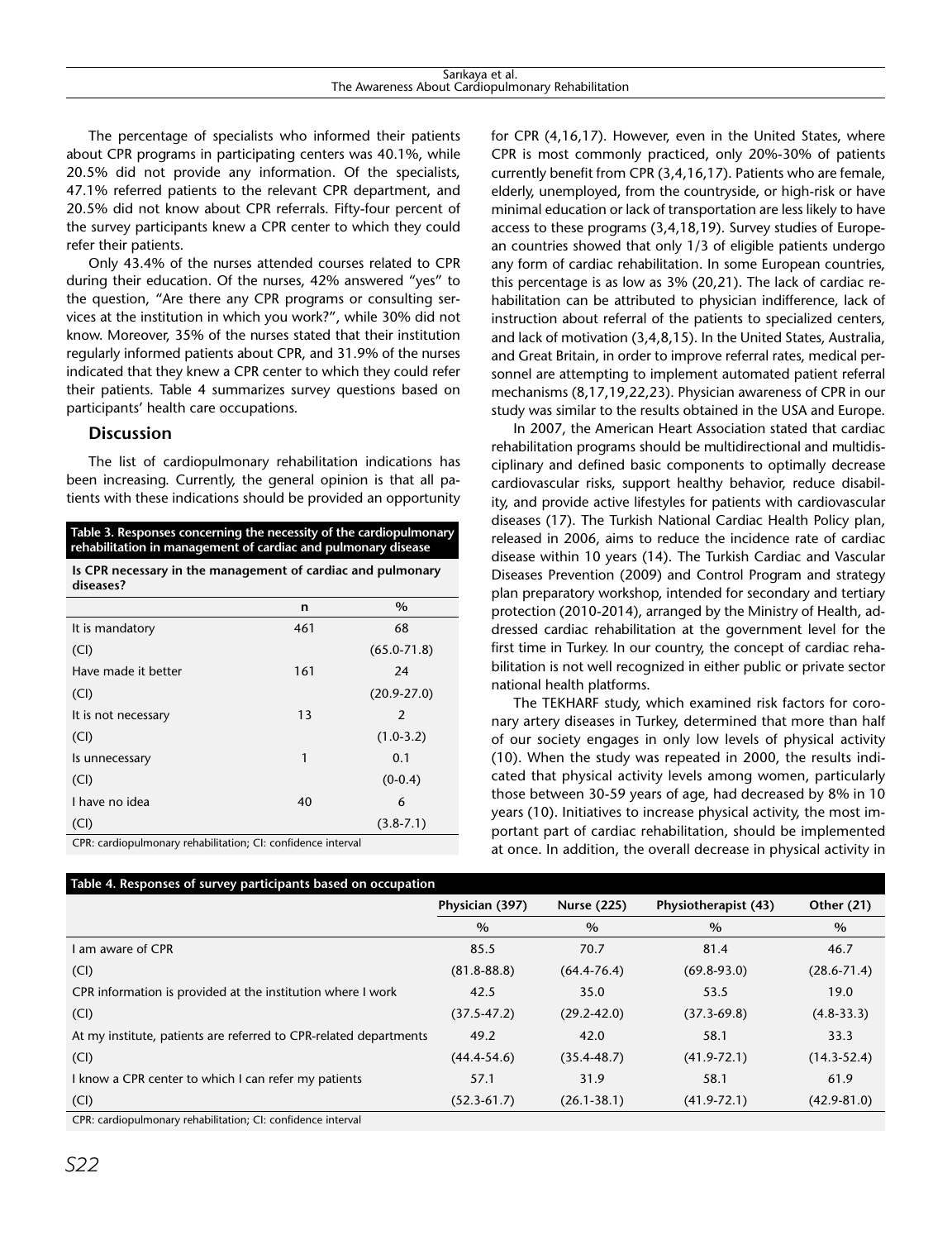our society suggests that in the coming years, more people may need cardiac rehabilitation.

Turkey's physical medicine and rehabilitation physicians have begun to recognize cardiopulmonary rehabilitation as within the scope of the larger rehabilitation discipline only in the last 20 years or so. Exercise-based CPR programs and instructional studies have been started in physical medicine and rehabilitation clinics at university and education and teaching hospitals (24,25).

In our study, we determined that almost 90% of cardiovascular surgeons, thoracic disease specialists, primary care physicians, and physical medicine and rehabilitation specialists have some knowledge of CPR. However, only 70% of cardiovascular surgeons, thoracic disease specialists, and physical medicine and rehabilitation specialists regularly notified their patients about and referred their patients to CPR programs. The percentage was even lower for primary care physicians. Internal disease specialists, who are among those who most closely look after patients with cardiopulmonary diseases, also had low awareness of CPR. As part of the Ministry of Health's family medicine project, primary care physicians should also be made aware of CPR. Williams et al. (4) demonstrated that older individuals can benefit from CPR primarily by referral of their primary care physicians.

A nurse's rehabilitation team is an inseparable part of CPR. In some countries, nurses refer patients to CPR and may implement patient rehabilitation (22). In our study, 1/3 of the nurses had no knowledge of CPR, and 2/3 of did not know of a rehabilitation center to which they could refer their patients. Similar ratios were obtained by the physiotherapists' answers. Thus, CPR should be part of both physicians' and other allied health professionals' education.

When studies related to CPR are examined, the concept of "exercise-based CPR" is encountered frequently. A significant portion of studies related to CPR examine exercise rehabilitation only. In our study, in questions that evaluated awareness of CPR components, exercise recommendations were noted as a main component. The main goals of exercise-based CPR can be listed as follows: to stabilize present atherosclerotic plaques, improve endothelial function, regulate lipid/lipoprotein levels, regulate blood pressure, decrease arterial inflammation, increase functional capacity, ameliorate symptoms, decrease body weight and fat stores, improve the patient's psychosocial condition, and increase the probability that the patient will return to work (26). When we asked survey participants to define the goals of CPR, they mostly elaborated on ameliorating symptoms and decreasing physiological and psychological effects of cardiac/lung diseases. However, it is known that CPR is also effective against pathogenesis of the disease.

The major limitation of the present study is that the results can not be generalized to a wider population. This study was conducted in centers where CPR services were available to some extent; so, a higher level of awareness would be expected. Ratios of physicians in different specialties were not equal in our study.

#### **Conclusion**

Our study, conducted at hospitals where CPR programs might be relevant, has shown that health professionals have

knowledge about CPR. Furthermore, if this study were to be conducted nationwide, the level of awareness would likely be even lower. CPR is a long-term program that requires the patient's lifetime participation. In our country, as in the world at large, to increase the population's quality of life and overall health, not only physicians but also allied health professionals have to be aware about CPR.

**Ethics Committee Approval:** Ethics committee approval was received for this study from the ethics committee of Ankara University Faculty of Medicine.

**Informed Consent:** Written informed consent was obtained from patients who participated in this study.

**Peer-review:** Externally peer-reviewed.

**Author Contributions:** Concept - B.S.T., Y.K., N.D., F.K.; Design - B.S.T., Y.K.; Supervision - B.S.T., Y.K., N.D.; Funding - Y.K.A., B.S.T.; Materials - All authors; Data Collection and/or Processing - All authors; Analysis and/or Interpretation - B.S.T., Y.K.A., S.K.; Literature Review - S.K., B.S.T.; Writer - S.K.; Critical Review - B.S.T.

**Acknowledgement:** We would like to thank Çağatay Büyükuysal for contributions to the statistical analysis of study.

**Conflict of Interest:** No conflict of interest was declared by the authors.

**Financial Disclosure:** The authors declared that this study has received no financial support.

**Etik Komite Onayı:** Bu çalışma için etik komite onayı Ankara Üniversitesi Tıp Fakültesi'nden alınmıştır.

**Hasta Onamı:** Yazılı hasta onamı bu çalışmaya katılan hastalardan alınmıştır.

**Hakem değerlendirmesi:** Dış bağımsız.

**Yazar Katkıları:** Fikir - B.S.T., Y.K., N.D., F.K.; Tasarım - B.S.T., Y.K.; Denetleme - B.S.T., Y.K., N.D.; Kaynaklar - Y.K.A., B.S.T.; Malzemeler - All authors; Veri toplanması ve/veya işlemesi - All authors; Analiz ve/veya yorum - B.S.T., Y.K.A., S.K.; Literatür taraması - S.K., B.S.T.; Yazıyı yazan - S.K.; Eleştirel İnceleme - B.S.T.

**Teşekkür:** Çalışmanın istatistik analizinde yaptığı katkılar nedeniyle Çağatay Büyükuysal'a teşekkürlerimizi sunarız.

**Çıkar Çatışması:** Yazarlar çıkar çatışması bildirmemişlerdir.

**Finansal Destek:** Yazarlar bu çalışma için finansal destek almadıklarını beyan etmişlerdir.

#### **References**

- 1. Luxembourg declaration. http://www.kardio-cz.cz/resources/upload/data/54\_LuxembourgDeclaration\_116Kb.pdf, 2005. Accessed January 23, 2012.
- 2. Corra U, Piepoli MF, Carre F, Heuschmann P, Hoffmann U, Verschuren M, et al. Secondary prevention through cardiac rehabilitation: physical activity counselling and exercise training: key components